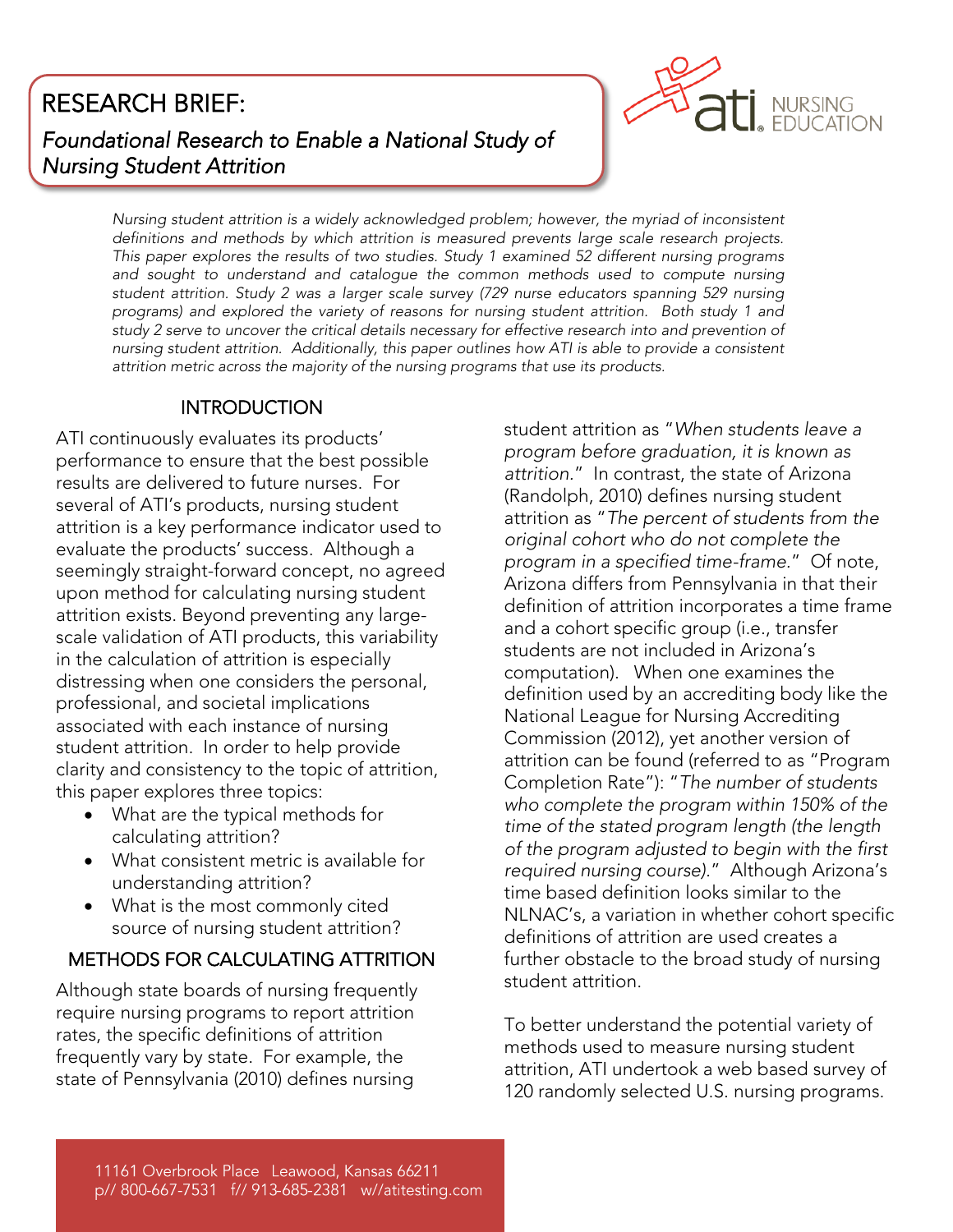Of the 120 surveys distributed, 52 responses

responses included both PN  $(n=21)$  and RN  $(n=31)$  program types. From the 52 nursing programs that responded, 18 unique variations in attrition calculation methods were

*were identified."* identified. Additionally, 12% of programs reported that they did not actively measure attrition. Of the programs measuring attrition, the most common variations in the calculation methods were a result of:

- whether transfer students were included<br>in the attrition calculation
	- $\bullet$  whether students taking time off were
	- $\bullet$  whether a time span is specified in the attrition calculation
	- $\bullet$  the amount of time used to compute<br>attrition (i.e., semester, annual, entire, attrition (i.e., semester, annual, entire<br>program duration)

The presence of variation in state and program level attrition calculation methodologies has many implications. For the purpose of this paper, the noteworthy implication is that reported attrition rates are an inconsistent source of data when examining performance of ATI's products. ATI's products.

# **CONSISTENTLY MEASURING ATTRITION**<br>Due to the inconsistencies across programs

with regard to the calculation of student attrition, ATI sought another way to calculate attrition rates. The result of this effort was an attrition metric that is based on students' ATI product usage. Although ATI's products are used in nursing programs throughout the United States, consistent attrition rates could only be calculated for a subset of programs that use a specific combination of products. Specifically, attrition rates were only calculated for graduating classes/cohorts using ATI's Comprehensive Assessment and Review Program (CARP). In addition to supplementing Program (CARP). In addition to supprementing and supporting nursing curriculum, the CARP

*"… 18 unique <u>calculation</u>* methods were identified."

product offers unique insights into student<br>attrition due to its inclusion throughout a

nursing student's academic career. For example, at the beginning of any nursing program cohort, a set number of users are granted access to CARP content. Furthermore, at the conclusion of a nursing program,

any remaining students within the same cohort typically use ATI's Comprehensive Predictor assessment. As a result, the CARP product and its associated Comprehensive Predictor assessment are able to serve as an effective, product based, proxy for starting and ending class sizes for any given nursing student cohort (see Figure 1).

Given class level tallies of nursing students at the beginning and conclusion of a specific  $\mathbf{b}$  and  $\mathbf{c}$  such a specific of a specific of a specific of a specific of a specific of a specific order of  $\mathbf{b}$ 

*Figure 1.* Calculating product based attrition



cohort, it only requires basic arithmetic to from allowing ATI to evaluate its products' impact on nursing student attrition, a consistent attrition metric also allows for insights into national trends in nursing student attrition. As ATI is used in roughly 75% of all U.S. nursing programs, this common attrition metric enables us to achieve a representative understanding of the attrition rate of nursing students across the United States. In particular, ATI's calculated 2011 national nursing student attrition rate was 28%. This rate is slightly up from the previous year's 27% attrition rate and 2009's 26% attrition rate. A consistent attrition metric is an important first consistent attrition metric is an important first first first first first first first first first first first first first first first first first first first first first first first first first first first first first firs